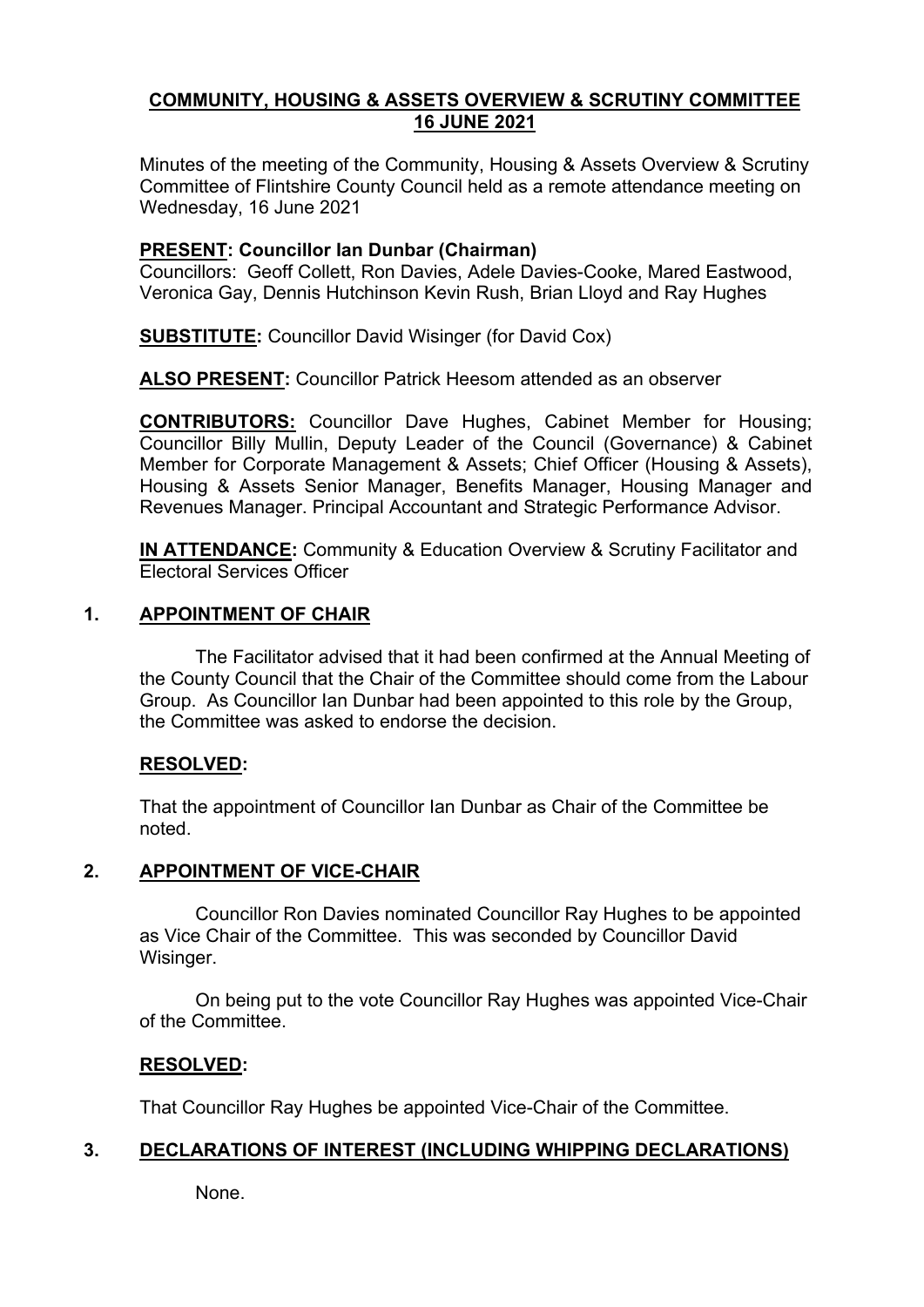## **4. MINUTES**

The minutes of the meeting held on 19 May 2021, were moved as a correct record by Councillor Ron Davies and seconded by Councillor Kevin Rush.

## **RESOLVED:**

That the minutes be approved as a correct record and signed by the Chairman.

## **5. FORWARD WORK PROGRAMME AND ACTION TRACKING**

The Facilitator informed the Committee that the future meeting dates had been added to the forward work programme, following approval at the annual County Council meeting. It was suggested that the Facilitator liaise with the Chairman and Chief Officer (Housing & Assets) to populate the forward work programme, which would be presented to the Committee at its next meeting.

There had been one action arising from the previous meeting. The Facilitator had requested information from the relevant officers and would circulate this information once received.

# **RESOLVED:**

- (a) That the Forward Work Programme be noted;
- (b) That the Facilitator, in consultation with the Chair of the Committee, be authorised to vary the Forward Work Programme between meetings, as the need arises; and
- (c) That the progress made in completing the outstanding actions be noted.

## **6. WELFARE REFORM UPDATE**

The Benefits Manager introduced an update on the impacts that welfare reforms continued to have on Flintshire residents and the work that was ongoing to mitigate this and support these households. Vulnerable households had also been significantly impacted by the pandemic, and the report also provided information around the range of measures that had been developed to help those affected by the current pandemic and the support provided to residents to help mitigate the negative impacts.

The Benefits Manager spoke of the increased case load to Council Tax reduction and the increased spike from last year which had been recovered from Welsh Government's finance fund, which illustrated the bigger picture of the pandemic and the support packages available.

The Benefits Manager expressed her concern around the end of the Furlough scheme in September, indicating that this would have a negative impact on vulnerable residents. She added that the Pandemic support and isolation payments would remain in place for the £500 payments, but did comment that the number of people that were claiming had diminished. She also added that the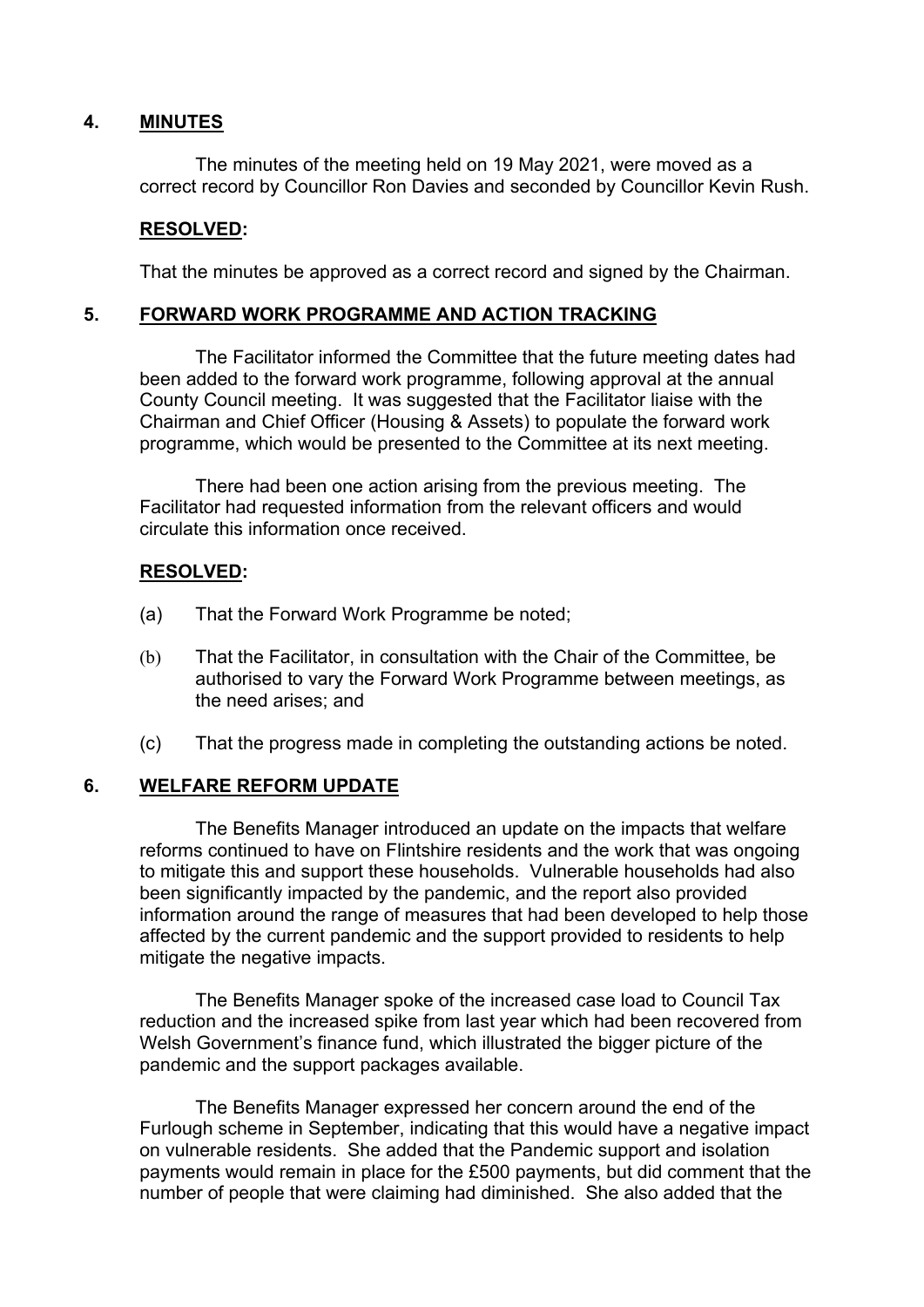next Carers bonus was still in place and the next payment was due to go out again in July.

The Benefits Manager commented that there had been an increase in residents actively seeking support which was positive.

The Chairman congratulated the team on the work they were undertaking. In response to a question around support, the Benefits Manager advised that referrals for support to the Welfare Reform Support Team had significantly increased.

The recommendation outlined within the report was moved by Councillor David Wisinger and seconded by Councillor Geoff Collett.

#### **RESOLVED:**

That the Committee support the ongoing work to manage the impacts that Welfare Reforms have and will continue to have upon Flintshire's most vulnerable households.

### **7. HOUSING RENT INCOME - YEAR END OUTTURN AND LATEST POSITION FOR 2021/22**

The Chief Officer (Housing & Assets) introduced the operational update on 2020/21 year end rent income collection for housing, including the 2021/22 latest collection position.

The Revenues Manager advised that the outturn for 2020/21 resulted in rent arrears of £1.854m compared to £1.815m in the previous year – an increase in arrears of £39k. He said that the data generally made for positive reading when contrasted against earlier predictions for rent arrears for the service throughout the last twelve months, particularly at a time when the pandemic had impacted on the ability of some tenants to pay on time.

The Revenues Manager provided a detailed presentation which covered the following areas:-

- Rent Collection: 2020/21 final outturn;
- Rent Collections and Trends over 6 years;
- Arrears Cases (£250+) at March 2021; and
- Rent Collection: 21/22 Latest Position (to week 10)

In response to a question from the Chairman around the deployment of the software, the Revenues Manager added that the software had been successful in targeting those tenants who required support. Unfortunately, tenants who arrears in excess of £5,000 had tended to not engage with the Council, which had resulted in their rent arrears continuing to increase.

Members of the Committee thanked the Revenues Manager for the report. In response to questions around support for residents, their need to access a number of support services and where residents placed on the Housing Register if they were in arrears, the Chief Officer explained that tenants would be placed in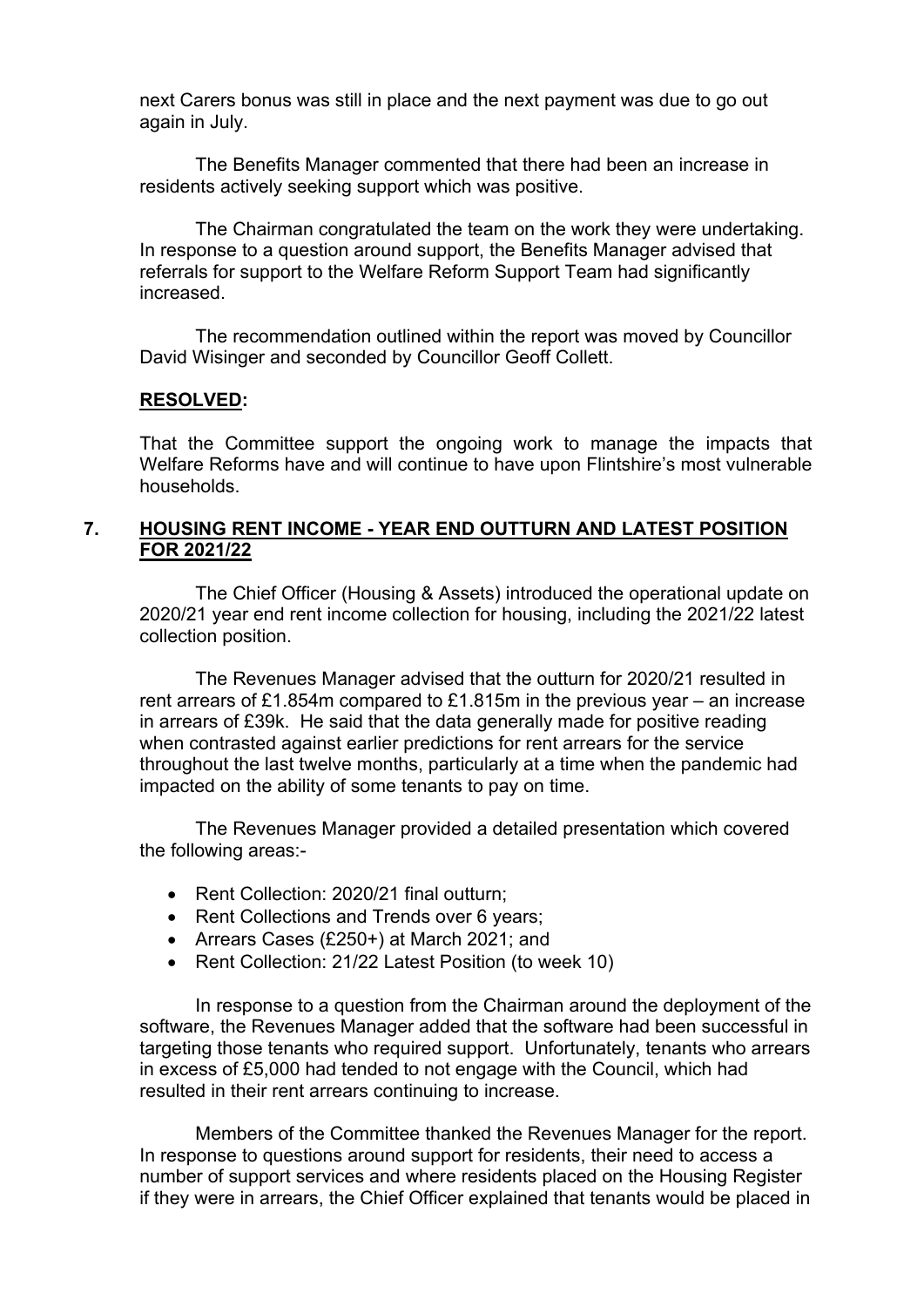Band 4 on the Housing Register until the arrears had been cleared. He also commented on the end of the Furlough scheme as outlined when considering the Welfare Reform update earlier on in the meeting and said that there was concern on the impact this would have on tenants and the support team. He re-confirmed that it was not Flintshire's intention to evict tenants as it was not in the Council interest, but highlighted that there were extreme cases where tenants would not engage and in those cases after much deliberation it was only right that action should and would be taken.

The recommendation outlined within the report was moved by Councillor David Wisinger and seconded by Councillor Dennis Hutchinson.

#### **RESOLVED:**

That the £1.854m year-end position for rent arrears in 2020/21, as set out within the report, be noted.

#### **8. WELSH HOUSING QUALITY STANDARD (WHQS) UPDATE**

The Housing & Assets Senior Manager introduced a report which provided an update on the delivery of the Welsh Housing Quality Standard (WHQS) the Council was delivering through its Capital Investment Programme. The report focussed on the external work elements of the programme along with achievements to date and maintaining the standard moving forward.

The Fencing and Garden improvement programme that commenced in 2015 had been developed into a more extensive programme, following the majority of internal and envelope works being completed to reach WHQS compliance. The programme would focus mainly on the property boundaries ensuring they were safe, secure and suitable and in line with the Council's agreed specification/requirements. Also included within the programme would be paths, gardens and storage allocation. Details of the work streams were outlined within the report.

In response to a question from Councillor Brian Lloyd, the Housing & Assets Senior Manager agreed to discuss with the senior management team the possibility of walkabout sessions with Councillors in their Ward in order for Members to show issues which in their opinion, needed to be addressed.

In response to concerns raised by Councillor Ray Hughes around fencing replaced within his ward, the Housing & Assets Senior Manager agreed to speak to Councillor Hughes following the meeting and arrange a site visit in his ward.

The recommendation outlined within the report was moved by Councillor Ray Hughes and seconded by Councillor Kevin Rush.

#### **RESOLVED:**

That the Committee support the Capital Investment Programme in its final year of major investment, as the Council entered into the maintenance phase of the Welsh Housing Quality Standards.